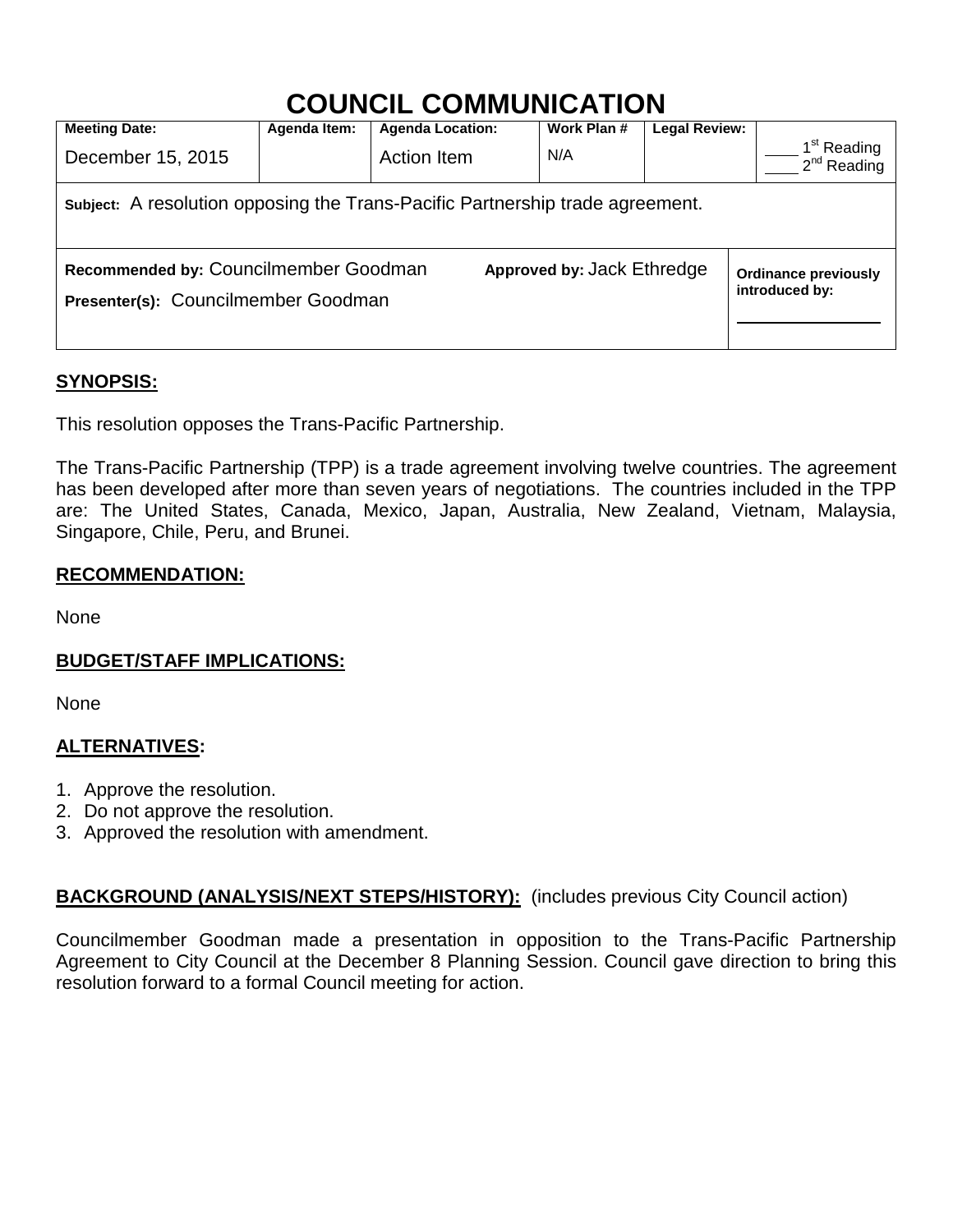### R E S O L U T I O N

#### A RESOLUTION OPPOSING THE TRANS-PACIFIC PARTNERSHIP TRADE AGREEMENT.

WHEREAS, U.S. trade agreements for the past 25 years have been corporate-driven, incorporating rules that skew benefits to economic elites while requiring working families to bear the brunt of such policies; and

WHEREAS, the growing trade deficits, driven by the North American Free Trade Agreement (NAFTA), China's joining the World Trade Organization, and the U.S.-Korea Free Trade Agreement, have displaced 700,000 jobs, 3.2 million jobs, and 75,000 jobs respectively; and

WHEREAS, U.S. employment in manufacturing dropped by five million from 2000 to 2015; and

WHEREAS, jobs lost due to trade devastate families and entire communities and can permanently reduce lifetime earnings for hundreds of thousands of workers; and

WHEREAS, the long decline of the American manufacturing base – exacerbated by bad trade policies that reward outsourcing – has undermined our economic security and poses a direct threat to our national security; and

WHEREAS, the offshoring of manufacturing and service jobs deprives local and state governments of sorely needed revenues, jeopardizing the livelihoods of millions of public servants as well as construction workers whose jobs depend upon infrastructure building, repair and maintenance; and

WHEREAS, under NAFTA-style trade rules, the U.S. annual trade deficit has increased dramatically from 70 billion in 1993, the year before NAFTA went into effect, to more than \$508 billion in 2014; and

WHEREAS, the disproportionate voice of powerful global corporations in the formation of U.S. "free trade" agreements has advanced an agenda that undermines the public interest and threatens democracy; and

WHEREAS, NAFTA and all but two of the U.S. trade agreements that followed it include special legal rights for foreign investors, known as "investor-to-state dispute settlement" or ISDS, that allow foreign firms to bypass state and federal courts to challenge state and local laws, regulations, and administrative and judicial decisions in international tribunals; and

WHEREAS, the Trans-Pacific Partnership (TPP) includes provisions locking in monopoly protections for expensive specialty drugs called biologics and constraining Medicare's ability to limit spending on drugs, potentially increasing drug costs for the government and all Americans; and

WHEREAS, foreign investors already have used NAFTA's ISDS provisions to challenge decisions regarding local building permits, environmental regulations, state bans on toxic chemicals and decisions of state courts; and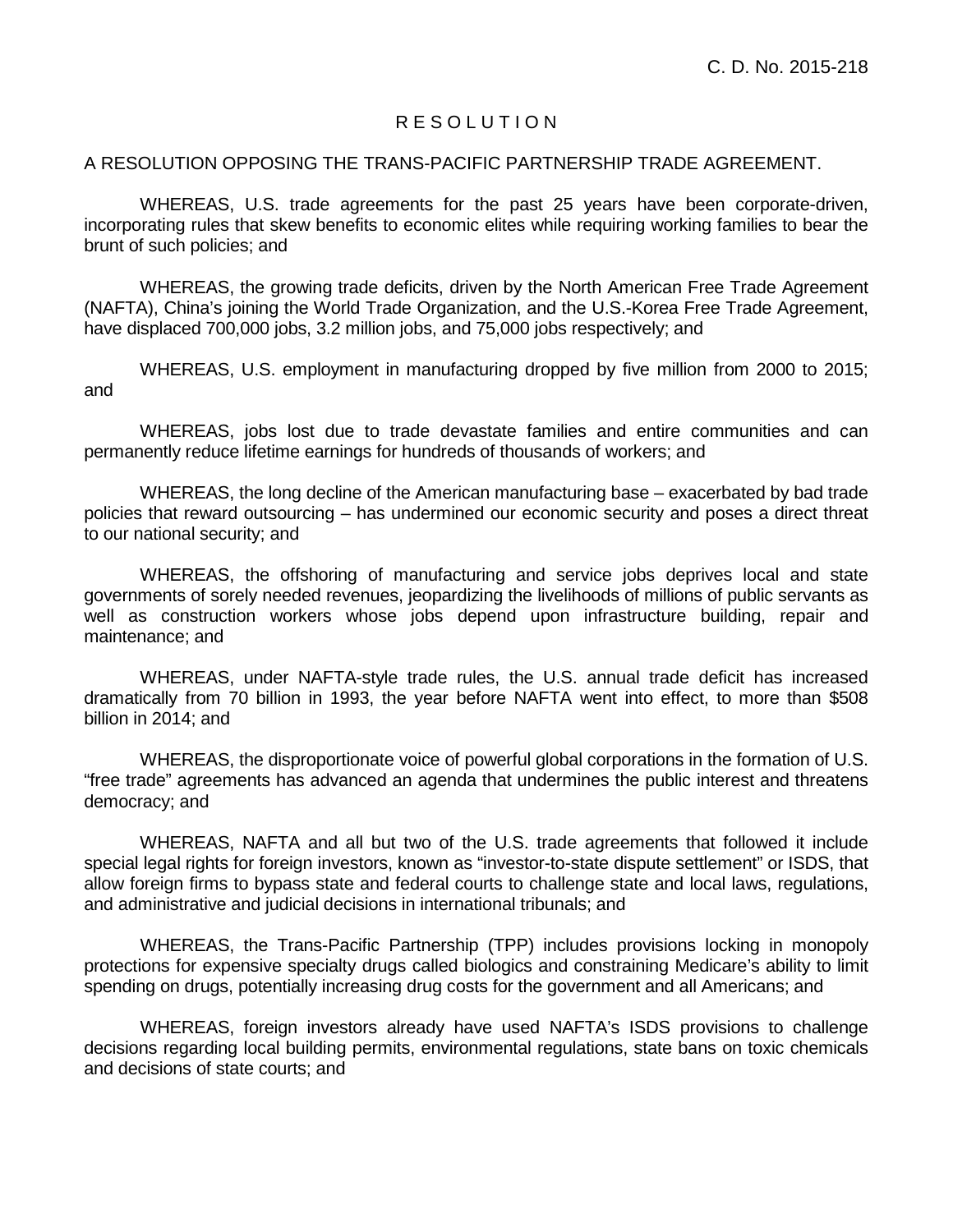WHEREAS, climate change and environmental degradation threaten communities across the globe, and ISDS provisions in the TPP may expose nations enacting policies to fight climate change to ISDS cases that undermine these efforts; and

WHEREAS, promoting economic growth with equity in the City of Thornton requires an approach that reforms the entire trade negotiation process to ensure that voices of workers, farmers, small businesses, families and communities are heard and their interests addressed; and

WHEREAS, the TPP has been negotiated in secret, effectively shutting state and local governments out of the process, limiting our ability to influence its rules to ensure the people of the City of Thornton can participate in the benefits of trade; and

WHEREAS, given the enhancement of fast track trade negotiating authority, states, localities and their citizens will have no opportunity to correct shortcomings in the TPP since its text will not be made public until it is final and no longer can be improved; and

WHEREAS, repeating old mistakes in negotiating new trade agreements such as the TPP represents a missed opportunity to strengthen our economy, reduce income inequality and promote sustainable growth.

NOW, THEREFORE, BE IT RESOLVED BY THE CITY COUNCIL OF THE CITY OF THORNTON, COLORADO, AS FOLLOWS:

- 1. That the Thornton City Council calls upon our elected officials in the U.S. Senate and U.S. House of Representatives to expose the TPP and any similar trade agreements if they fail to restructure the misguided and failed policies of the past.
- 2. The City of Thornton City Council calls upon our elected officials in the U.S. Senate and U.S House of Representatives to support new trade agreements such as the TPP only if the agreements will:

- Protect and promote traditional state and local prerogatives and authority under our federal system, including by ensuring that states and localities will not be required to comply with certain commitments, including any restrictions on preferences for local, state, or U.S. goods or services, without prior informed consent of the legislature or local law making body;

- Ensure balanced trade and address the excessive, job-killing U.S. trade deficit;

- Include enforceable rules against currency manipulation, which countries such as China and Japan have used to tilt the playing field in their favor;

- Exclude investor-to-state dispute settlement (ISDS) and other provisions that favor foreign companies over domestic ones and undermine public choices;

- Ensure that countries cannot undercut the U.S. based producers with weaker labor and environmental laws and enforcement;